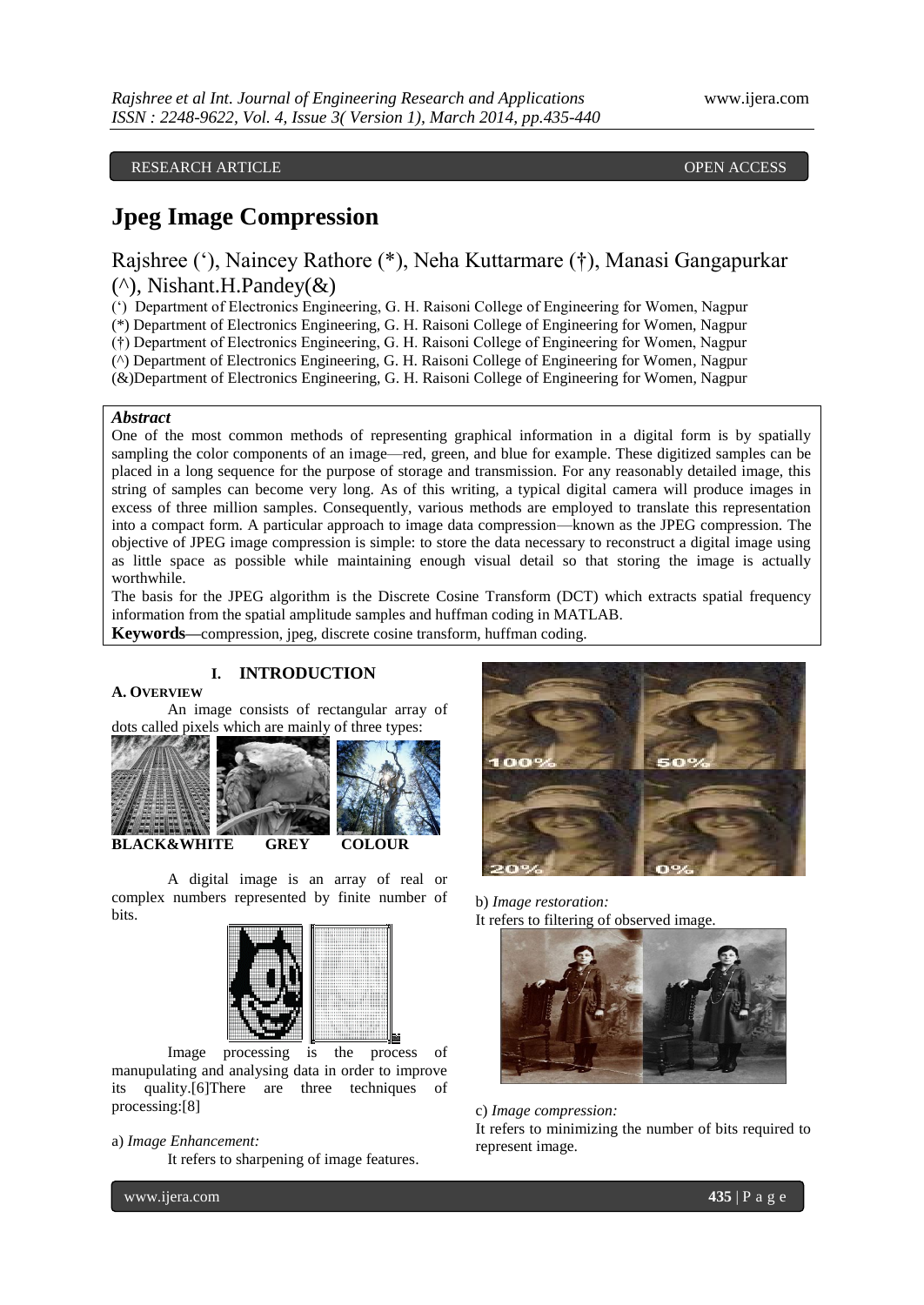

Image compression is the art and science of reducing the amount of data required to represent an image.It is most useful and commercially successful technologies in the field of Digital Image Processing. It is mainly of two types:



It should be noted early that, unlike compression techniques used with other types of data—like financial records, or word processing documents—JPEG is a lossy algorithm, meaning that visual information is selectively discarded in order to improve the compression ratio. Once discarded, this information can not be recovered, but it is selected to minimize the effect on the perception of someone viewing the reconstructed image. In order to determine which information can be removed, and to perform the removal in a straight forward fashion, the image data is converted from a space-intensity form to a space- frequency form.[5]

#### **B. History**

In the late 1980's and early 1990's, a joint com- mittee, known as the Joint Photographic Experts Group (JPEG), of the International Standards Organization (ISO) and the Comit´e Consultatif International T´ el´ephonique et T´ el´egraphique (CCITT) developed and established the first international compression standard for continuous-tone images. A good summary of their work can be found in.[5]

### **C. TECHNICAL DETAILS**

A digitized sample is known as a picture element or pixel for short. Each pixel is most commonly represented by three 8-bit unsigned

integers. The three values correspond to theintensity of three color components1 (e.g. red, green, and blue) on a scale of 0 to 255. JPEG compression operates on each color component separately, so the discussion that follows will deal only with 8-bit pixels. It may be useful for the reader to visualize grayscale images (like a black and white photograph), wherein each pixel can be stored as an 8-bit value indicating the amount of whiteness, instead of amounts of redness, greenness, and blueness. There are several variants modes of operation—of the JPEG algorithm included in the standard. We are principally concerned with the Baseline DCT Sequential mode. This compression method takes place in four stages, which will be described in detail shortly. 1) The uncompressed source data is separated into 8×8 blocks of pixels. 128 is subtracted from the value of each pixel so that the new effective range is from - 128 to 127. 2) Each block is transformed into an  $8 \times 8$ block of frequency coefficients. 3) These coefficients are quantized. 4) An entropy encoder is applied to the quantized coeffi-cients.[5]

This paper is divided into four sections :

- I . Compression
- II . Discrete cosine transform
- III. Huffman coding
- IV. Results
- V . Applications
- VI. References

## **II. COMPRESSION**

*A.* **Compression Framework:** The objective of image compression is to reduce irrelevance and redundancy of the image data in order to be able to store or [transmit](http://en.wikipedia.org/wiki/Data_transmission) data in an efficient form.[1] Image compression is minimizing the size in bytes of a graphics file without degrading the quality of the image to an unacceptable level. The reduction in file size allows more images to be stored in a given amount of disk or memory space. It also reduces the time required for images to be sent over the Internet or downloaded from Web pages. Ideally, an image compression technique removes redundant and/or irrelevant information, and efficiently encodes what remains. Practically, it is often necessary to throw away both non- redundant information and relevant information to achieve the required compression.[7]

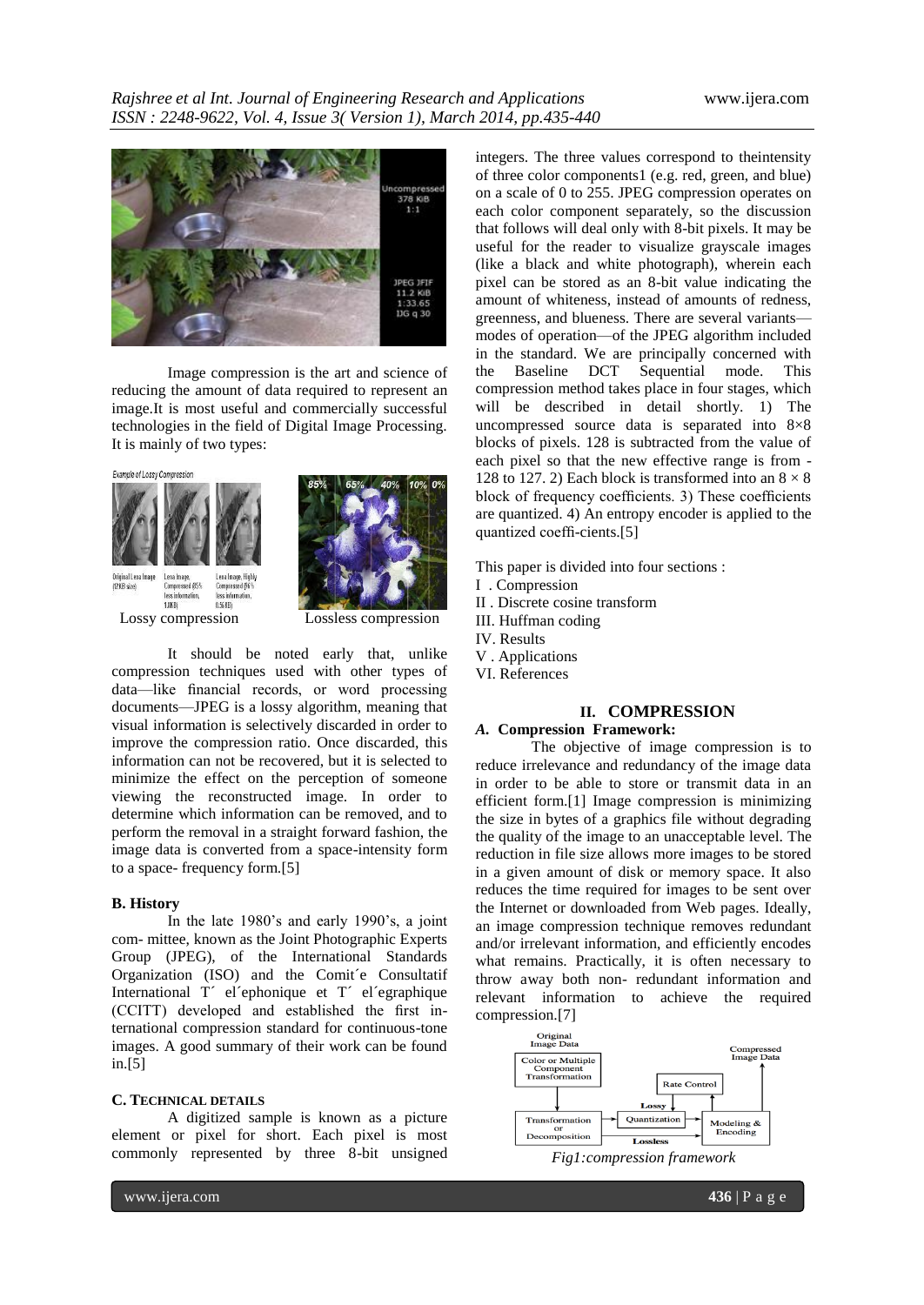

*Fig 2: Block diagram*

## 1. Quantization:

In addition to classifying the spatial frequency components the quantization process aims to reduce the size of the DC and AC coefficients so that less bandwidth is required for their transmission (by using a divisor)[2].The sensitivity of the eye varies with spatial frequency and hence the amplitude threshold below which the eye will detect a particular frequency also varies. The threshold values vary for each of the 64 DCT coefficien`1ts and these are held in a 2-D matrix known as the quantization table with the threshold value to be used with a particular DCT coefficient in the corresponding position in the matrix.[7]



The quantized DCT coefficients computed with

 $B_{j,k} = \text{round}\left(\frac{G_{j,k}}{Q_{j,k}}\right)$  for  $j = 0, 1, 2, \dots, 7; k = 0, 1, 2, \dots, 7$ <br>Where *G* is the un quantized DCT coefficients; *Q* is the quantization matrix above; and  $B$  is the quantized DCT coefficients.





#### 2. Zigzag Ordering:

Irregular ordering of the AC coefficients is called zigzag Encoding. This is done so that the coefficients are in order of increasing frequency. The higher frequency coefficients are more likely to be 0 after quantization. This improves the compression of run-length encoding.[6]





3. Entropy Encoding:

Entropy coding is a special form of [lossless](http://en.wikipedia.org/wiki/Lossless_data_compression)  [data compression.](http://en.wikipedia.org/wiki/Lossless_data_compression) It involves arranging the image components in a ["zigzag"](http://en.wikipedia.org/wiki/Zigzag) order employing [run-length](http://en.wikipedia.org/wiki/Run-length_encoding)  [encoding](http://en.wikipedia.org/wiki/Run-length_encoding) (RLE) algorithm that groups similar frequencies together, inserting length coding zeros. The term data compression refers to the process of reducing the amount of data required to represent a given quantity of information .Entropy encoding includes Run length coding and Huffman coding. Run length coding is done on DC as well as AC coefficients. The differentially coded DC coefficients are ordered in a separate file and AC coefficients in another. Run length coding is done individually for them. And then [Huffman coding](http://en.wikipedia.org/wiki/Huffman_coding) is done on what is left.[2]

## **III. DISCREATE COSINE TRANSFORM(DCT)**

This transformation can be developed starting with the Fourier series, extending to the Fourier transform, switching from continuous to discrete, and finally using a cosine instead of a complex exponential for the basis. The details of that progression will not be reproduced here because they are thoroughly covered elsewhere [3]. Instead, it will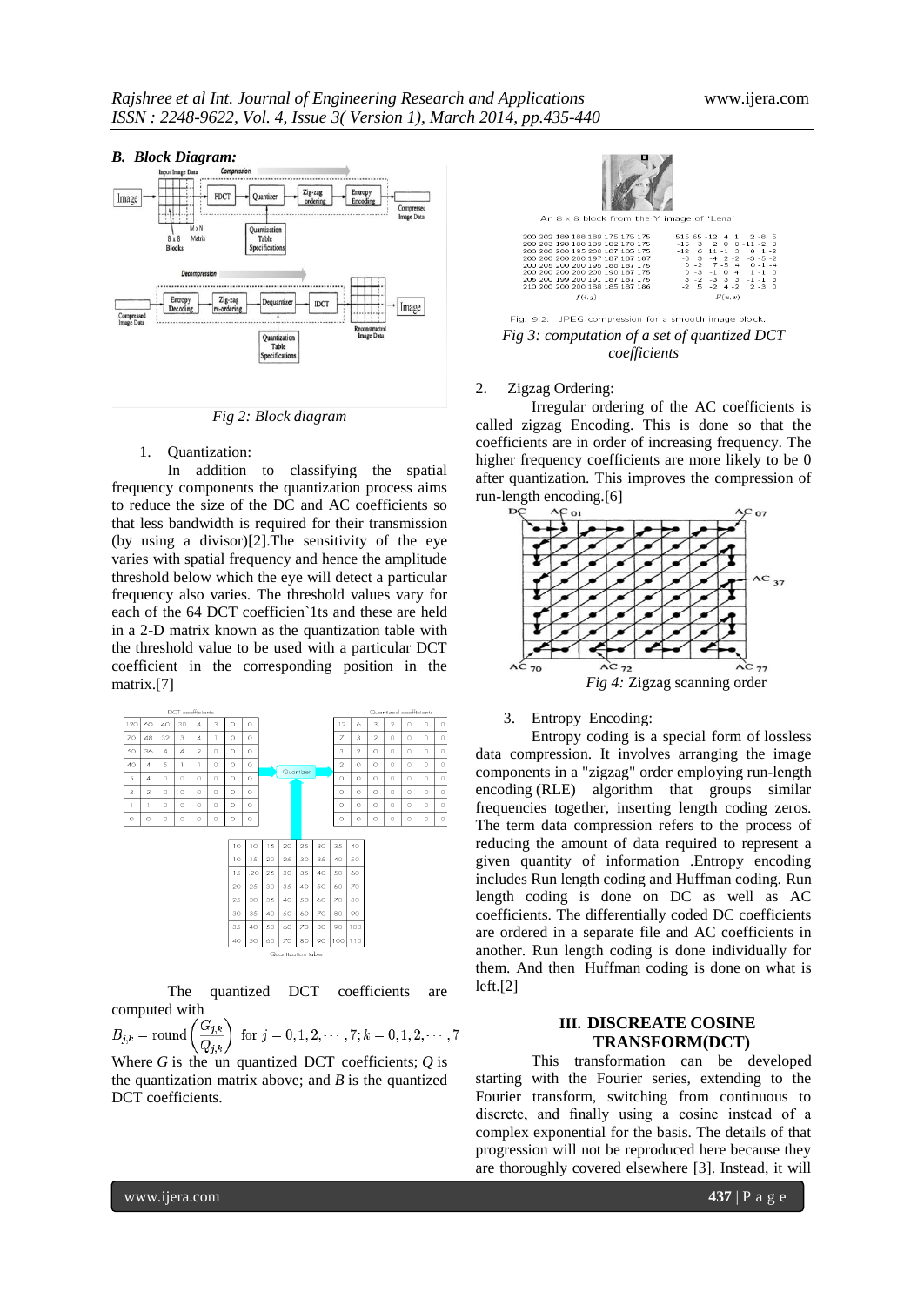be most useful to investigate the DCT in the context of vector spaces, projections, and matrices.The DCT transforms the data from the spatial domain to the frequency domain. The spatial domain shows the amplitude of the color as you move through space. The frequency domain shows how quickly the amplitude of the color is changing from one pixel to the next in an image file.[3]

The  $(u, v)^{th}$  DCT coefficient is given by the formula

$$
dct\left(u,v\right) = \sum_{x=0}^{N-1}\sum_{y=0}^{N-1} image(x,y)*h\left(x,y,u,v\right)
$$

where

$$
h(x,y,u,v) = \alpha(u)\alpha(v)\cos\left[\frac{(2x+1)u\pi}{2N}\right]\cos\left[\frac{(2y+1)v\pi}{2N}\right]
$$

$$
\alpha(v), \alpha(u) = \begin{cases} \sqrt{\frac{1}{N}} & \text{for } u = 0\\ \sqrt{\frac{2}{N}} & \text{for } u = 1, 2, \dots, n-1 \end{cases}
$$

A . Proposed DCT Algorithm:

- The following is a general overview of the JPEG process.
- The image is broken into 8x8 blocks of pixels.
- Working from left to right, top to bottom, the DCT is applied to each block.
- Each block is compressed through quantization.
- The array of compressed blocks that constitute the image is stored in a drastically reduced amount of space.
- When desired, the image is reconstructed through decompression, a process that uses the inverse Discrete Cosine Transform (IDCT).[3]

#### **IV. HUFFMAN CODING**

#### Proposed by DR. David A.Huffman in 1952.

―A method for the construction of minimum redundancy code .Huffman code is a technique for compressing data. It is a form of statistical coding which attempts to reduce the amount of bits required to represent the data.[5] It yields smallest possible code symbol per source symbol. Given a set of data symbols (an alphabet) and their frequencies of occurrence (or, equivalently, their probabilities), the method constructs a set of variable-length codeword with the shortest average length and assigns them to the symbols. The Huffman encoding algorithm starts by constructing a list of all the alphabet symbols in descending order of their probabilities. It then

constructs, from the bottom up, a binary tree with a symbol at every leaf. This is done in steps, where at each step two symbols with the smallest probabilities are selected, added to the top of the partial tree, deleted from the list, and replaced with an auxiliary<br>symbol representing the two original representing symbols.<sup>[4]</sup>When the list is reduced to just one auxiliary symbol (representing the entire Alphabet), the tree is complete. The tree is then traversed to determine the code words of the symbols.[1] For example:

| A1 | 0.4 | 00  |
|----|-----|-----|
| A2 | 0.2 | 10  |
| A3 | 0.2 | 11  |
| A4 | 0.1 | 010 |
| A5 | 0.1 | 011 |

Jpeg Huffman coding is done using the table provided below. There are separate tables for AC and DC coefficients. According to the value the category is decided and then further coding is done. The concept of a value"s magnitude, designated its category, is used extensively by the compression procedures. Mathematically it's expressed as:-

 $Cat =$ ceil (log2 (abs (value) + 1))

Where Cat defines category

A sample of values and the equivalent categories is shown here:-

| Value  | Category      |  |
|--------|---------------|--|
|        | N/A           |  |
|        |               |  |
| $-3$   | $\mathcal{L}$ |  |
| $-127$ |               |  |
| 256    | Q             |  |

 *Table1:JPEG Huffman coding(value,category)*

**V. RESULTS**

1. For scaling factor 2:



*F*ig1:Original image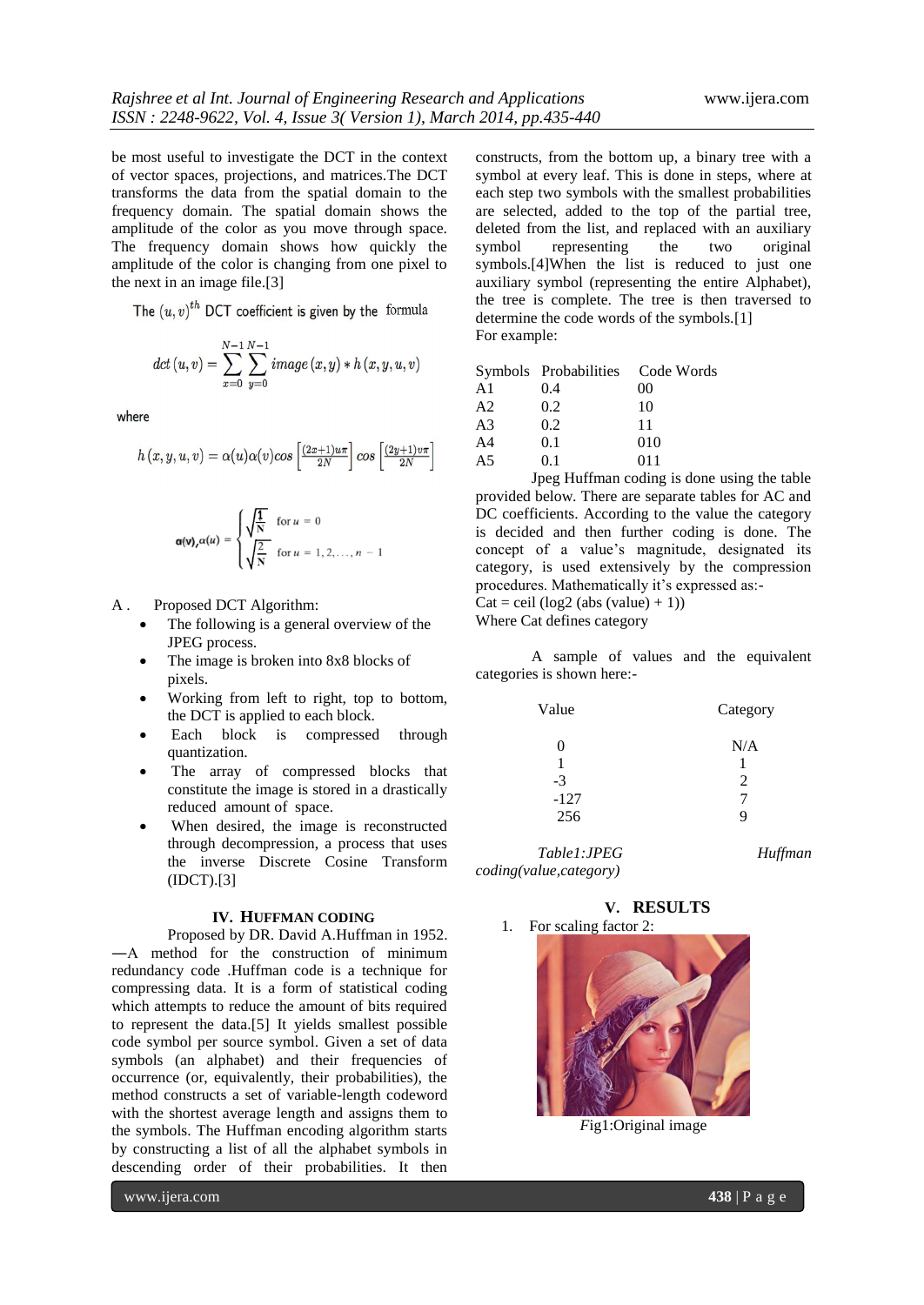

*F*ig2:Decoded image

| <b>SCALING</b><br><b>FACTOR</b> | <b>COMPRESSION</b><br><b>RATIO</b> | <b>ERROR</b> | <b>MEAN</b><br><b>SOUARE</b><br>ERROR |
|---------------------------------|------------------------------------|--------------|---------------------------------------|
|                                 | 19.8482                            | 2.0216       | 16.0713                               |

TABLE 2: *Error Analyses for Scaling Factor 2*

2. For scaling factor 4:



*F*ig3: Original image



*F*ig4:Decoded image

| <b>SCALING</b> | <b>COMPRES</b> | <b>ERRO</b> | <b>MEAN</b>  | <b>PEAK</b>     |
|----------------|----------------|-------------|--------------|-----------------|
| <b>FACTOR</b>  | <b>SION</b>    | R           | <b>SQUAR</b> | <b>SIGNAL</b>   |
|                | <b>RATIO</b>   |             | E            | <b>TO NOISE</b> |
|                |                |             | <b>ERROR</b> | <b>RATIO</b>    |
|                | 30.1640        | 2.8752      | 24.8827      | 38.2292         |
|                |                |             |              |                 |
|                |                |             |              |                 |

 TABLE 3: *Error Analyses for Scaling Factor 4*

## **VI. APPLICATION**

Along with these applications, image compression plays an important role in many other areas including[9]:

1. Office Automation:



2. HD Satellite Images (Sensing and GIS):



3. Medical:



4. Industrial & Scientific:

`